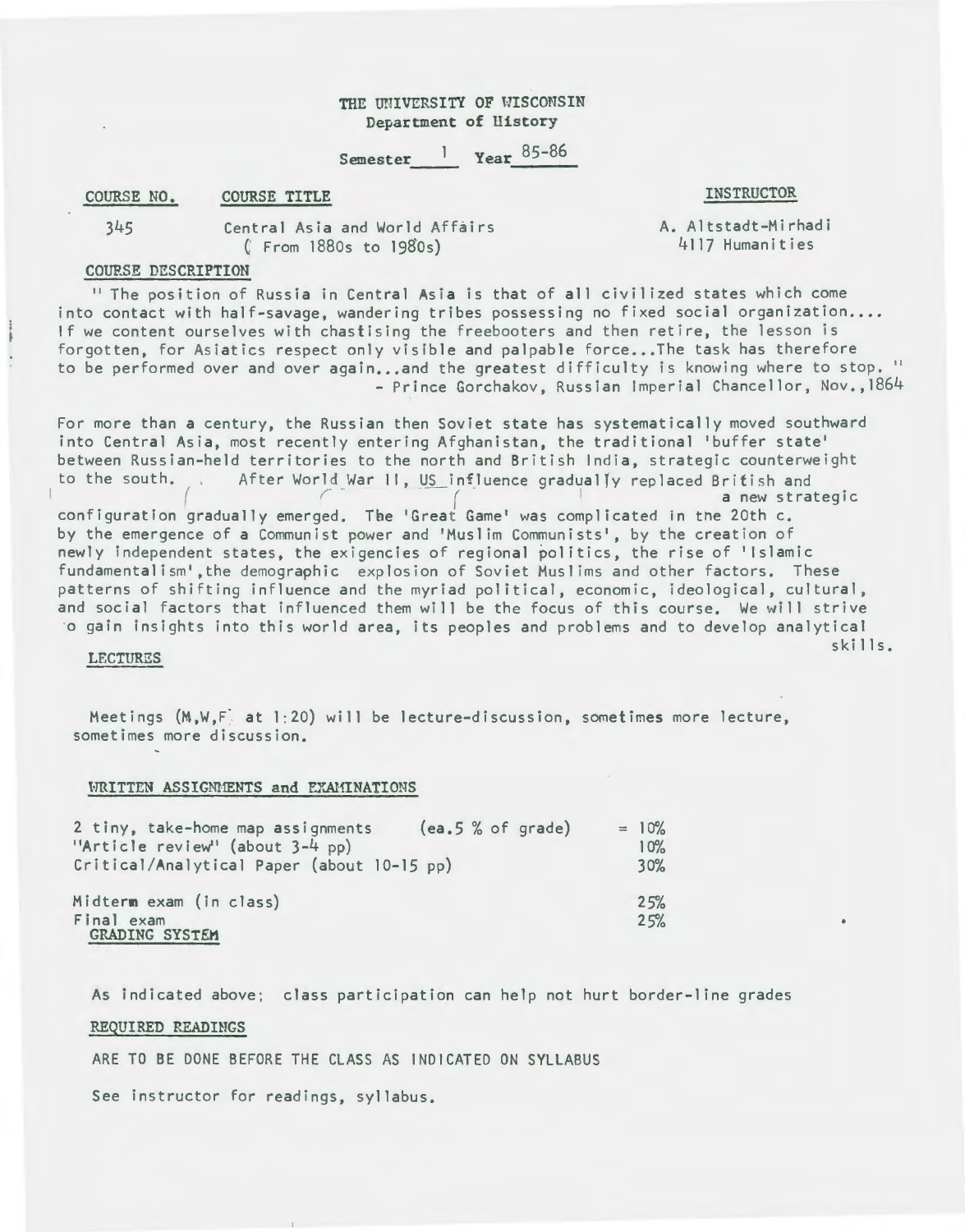# Central Asia and World Affairs:  $1880s - 1980s$

History 345 Fall 1985 M, W, F 1:20 PM Prof. Altstadt-Mirhadi 4117 Humanities Bldg. 263-2528 Office Hrs: MW 2:30-4  $Th 10-11:30$ 

GOALS OF COURSF: To study the geo-political significance and recent history of this little-known area of the world (Soviet Central Asia and the Caucasus, Afghanistan and Iran) with particular reference to political, socio-economic, and cultural problems over the past 100 years. Our goal is to foster deeper understanding of the problems themselves and of the natures of the indigenous societies -- an understanding crucial to sensible analysis. The underlying framework of the course is Great Power rivalry from the Anglo-Russian "Great Game" of the 19th c to present US-Soviet competition in this area. We will look at the views and actions of the regional powers as well as the "Great Powers."

READINGS: There are a variety of required and optional readings; some are available for purchase, others are on reserve in the College Library (Helen C. White). Please note that some REQUIRED readings are not required purchases, because we will not use the entire book, because it was very expensive, etc.

Available for Purchase (University Bookstore - Aisle 8):

READINGS PACKET (Designated as "Pack" in reading assignments) -Available at Kinko's (1201 Regent. near Charter St.)

Stanley Wolpert Roots of Confrontation in South Asia Henry S. Bradsher Afghanistan and the Soviet Union. Richard Pipes Formation of the Soviet Union Alexandre Bennigsen and S. Enders Wimbush Muslim National Communism in the Soviet Union Nikki Keddie Roots of Revolution: Interpretive Essays in the History of Modern Iran

Alvin Z. Rubenstein Soviet Policy Toward Turkey, Iran and Afghanistan (required to read in part, but purchase is optional)

Other required and most optional readings are on reserve. Complete list of all readings follows weekly schedule. For your convenience and edification, I would strongly urge each of you to purchase AND USE ASSIDUOUSLY a dictionary, preferably a pocket-sized one which is small enough not to discourage you from using it.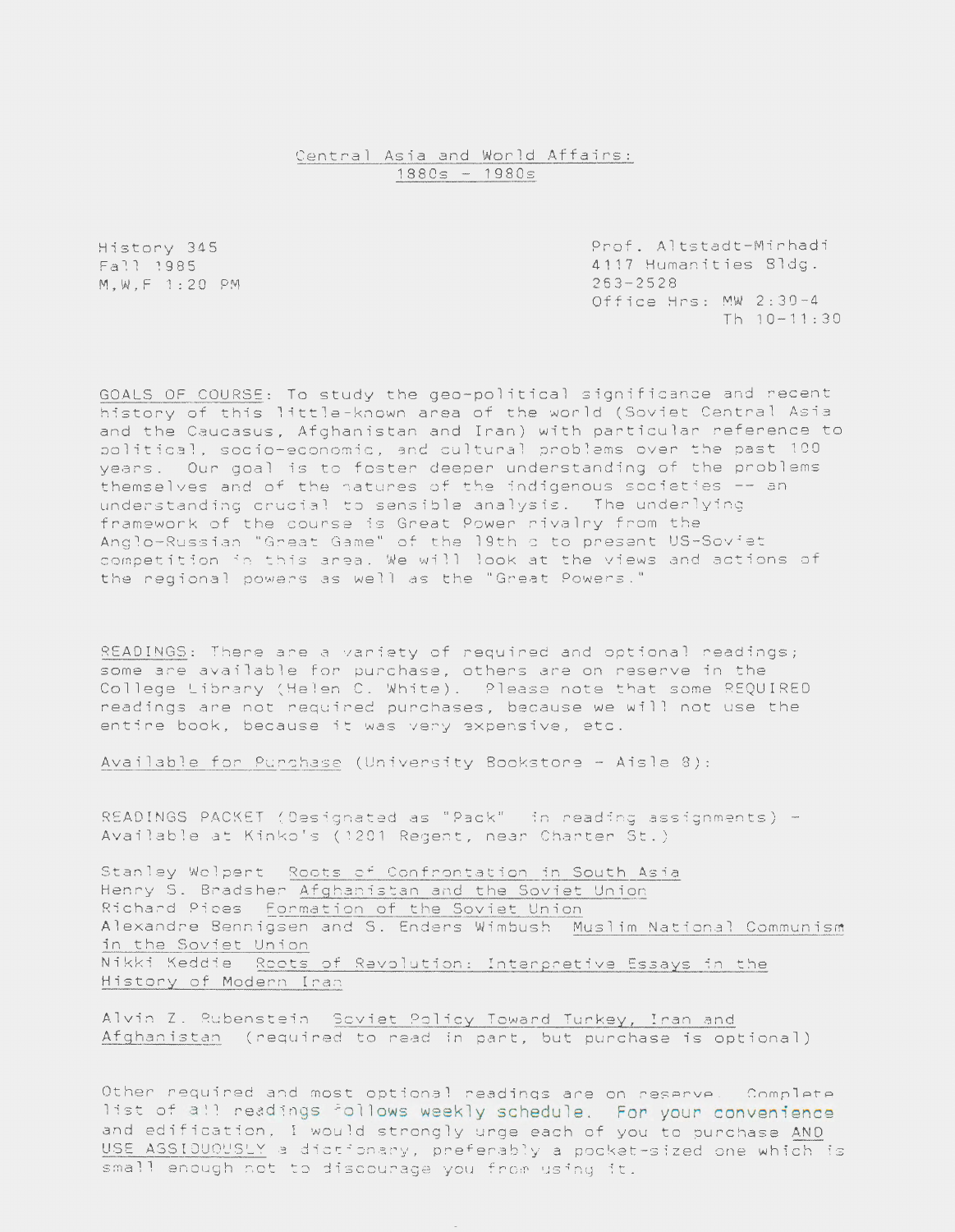NOTE: We will try to have a lecture-discussion format which depends as much on your preparedness as on mine. Please do your best to have readings completed for each class, to attend each class, and to be on time . Do net be afraid to raise questions about readings or lectures -- if you have questions, other people may very well be wondering about the same things.

### ASSIGNMENTS and GRADING:

Two (2) tiny, take-home map assignments (ea. 5% of grade) = 10% "Article Review" (3-4 pages) Critical/Analytical Paper (10-15 pp; grads - 20-25pp) Midterm (7th or 8th week)  $= 10\%$  $= 30%$  $= 25%$  $Final$  (Mon, 16 December)  $= 25\%$ 

Assignments must be handed in ON TIME unless you (1) have a very good reason AND (2) get my ok before the due date. Unapproved late assignments will be graded down one grade (i .e. from A to AB) for each day late.

Reasonable class participation can raise a border-line grade at the end.

Weekly Schedule

# **TOPIC**

READING ASSIGNMENT (Notice Occasional Choices!) (Parenthetical = OPTIONAL)

#### Week 1

W (4.S)  $F^{\top}$  (6.5) – tand and People;Rise ~ntroduction and Fall of Early Empires to 8th c. Carce, Intro to 2nd ed.& Introductory Survey; Wheeler, Ch .1 OR Bacon Ch. 1 (Opt: Caroe Ch.2,3)

# Week 2

- M (9.S) Muslim Conquest, 8th c.; Islam in Central Asia
- W (11.5) Muslim CA, 8th-18th c: Rise and Fall of Empires

Wolpert, Ch. 1-3

Wheeler, Ch.2, OR Caroe Ch.4; Keddie, Ch .l; 1st MAP DUE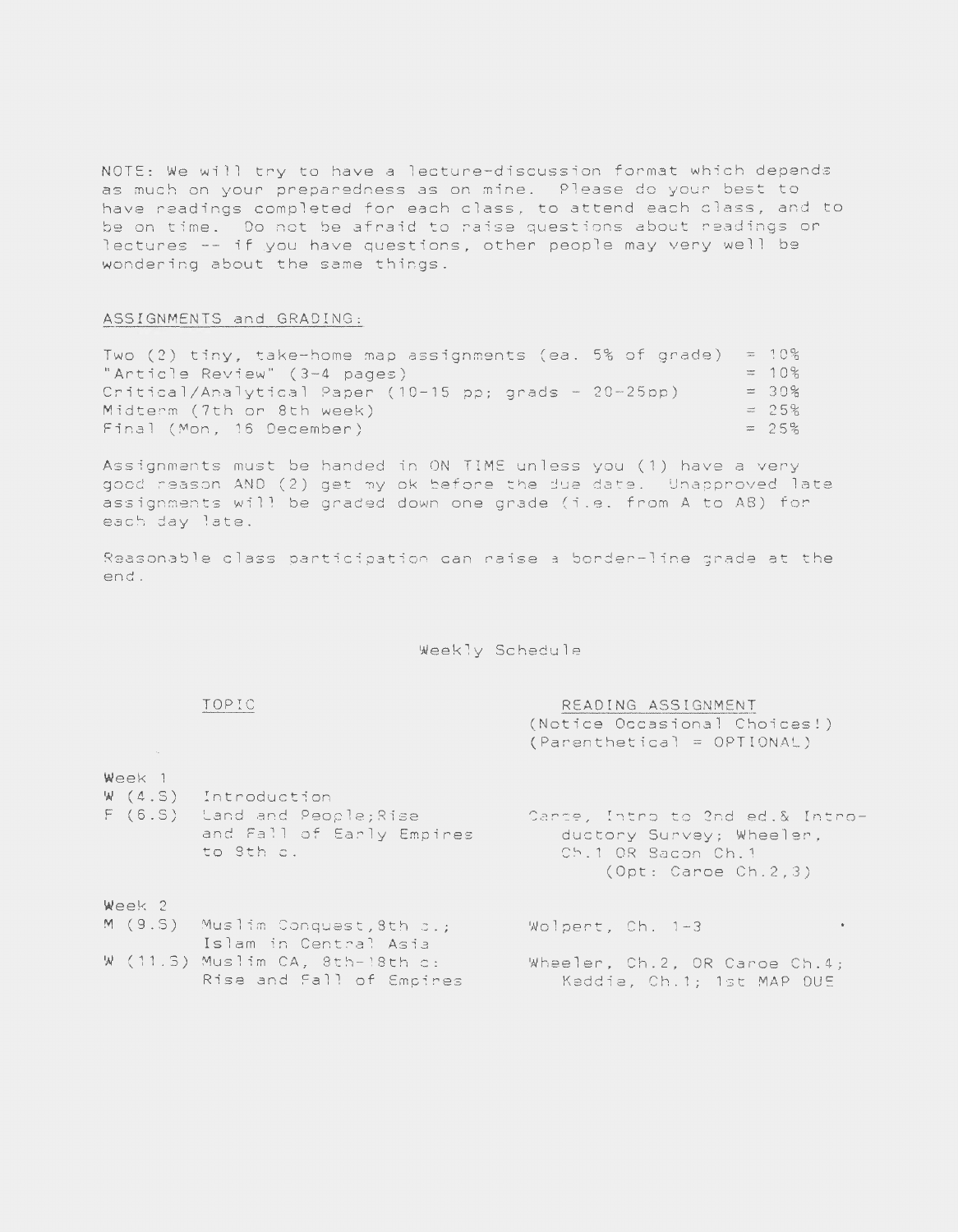F (13.S) The West Intrudes,18-19th c. Hodgson III:176-222 w/o 208-218; Week 3 <sup>M</sup>(16 .S) Russia Takes Turkestan W (18.S) British Expansion from south; the Great Game F (20.S) Transforming Ideas: Week 4 <sup>M</sup>(23.S) Iranian Revolution,l905-11: <sup>W</sup>(25.S) Russia's Muslims, 1900-1917: Pan-Islamism, Nationalism ,Revolution, Socialism Constitution and Great Game Islam, Socialism, Nationalism F (27.S) World War, October Revoltn, Civil War and Week 5 <sup>M</sup>(30.S) Reconstitution of w (2.0) Muslim National Communism <sup>F</sup>(4.0) Soviet Russia and Week 6 <sup>M</sup>(7.0) w (9.0) the British Intervention Soviet Russia Muslim Neighbors Muslim Communists as "Springboards" of Revlth; CP in Iran Afghanistan: Reform w/c CP F ( 11 . 0) Special Class: TBA Week 7 M (14.0) Destruction of Muslim Natl Communists;Iron Curtain Falls W (16.0) Socialist vs Non-Socialist Development: Soviet CA, Iran, Afghanistan F (18.0) World War II and Central Asia Week 8  $M(21.0)$  --continued--Keddie Ch.2 (Wheeler, Ch.3; Hodgson 111:134-161) Gorchakov Memo (Pack);Wheeler Ch.4 & pp.235-244;Caroe Ch.5 Wolpert, Ch.4 and Ch 5 to p.70; Keddie, Ch. 3 Keddie "Pan-Islamism" & Kohn & Arslan in Pack; Wheeler Ch.5 (Hodgson II1:303-313; Spector) Keddie, Ch. 4; 2nd MAP DUE 8ennigsen/Wimbush, Intra & Ch.1; Pipes in Ch.1 On the Eve, Natl Mvt:General & Turkic Pipes in Ch.2 Gen Causes,Moslems; Wolpert, rest of Ch.5,skim 6 Keddie, Ch.5 to p.93; (Novel Ali and Nino; Caroe, Ch.6 for excellent overview) Pipes, Ch.4- all; Ch.5- Azerb Caroe, Ch.7 Bennigsen/Wimbush Ch. 2-3 Documents (Pack) for class disc; Bennigsen/Wimbush, Apndx A,B,C White, Stalin and Comintern articles in Pack; Zabih Bradsher, Intra, Ch.1 ARTICLE REVIEW DUE Bennigsen/Wimbush,Ch.4-6, Apndx  $D, E$ ;Caroe,Ch.9,w/o 145-8  $\cdot$ Wheeler, Ch.8; Wolpert, Ch.7 to p. 107; Keddie, rest of Ch.5 Caroe, Ch.15, Concl.; Keddie,Ch.6; Rubenstein, Ch 3,6 to War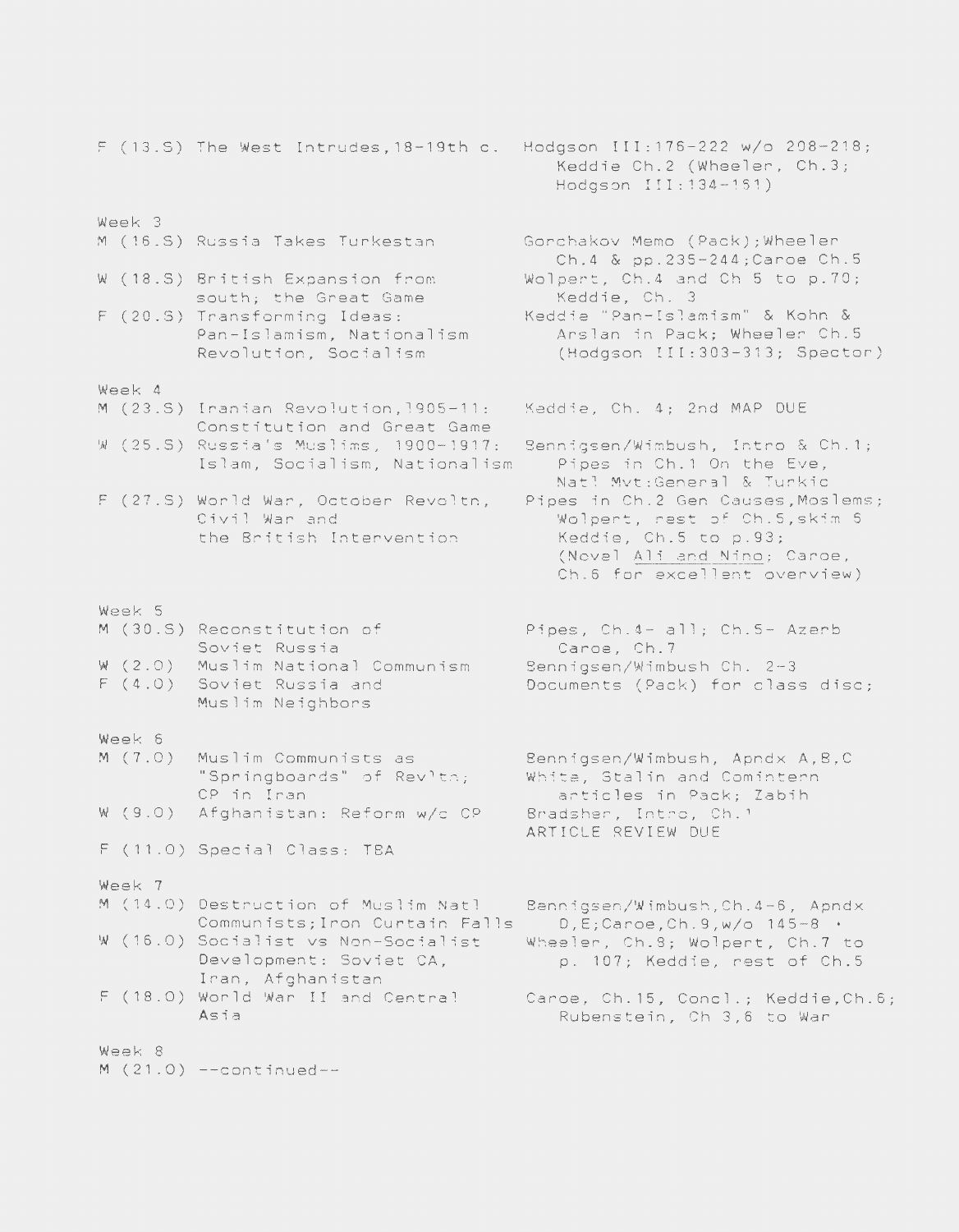Wk. 8 (contd) W (23.0) Crises in Aftermath of War Wolpert, Ch. 7 F (25.0) MIDTERM EXAM (tentative) Week 9: CA and the Cold War M (28.0) Overview; US Policy: Afghanistan W (30.0) US and Soviet Policies: <sup>F</sup>(1.N) Soviet Policy: Afghanistan Week 10 M (4.N) Afghanistan in 1960s; W (6.N) - Iran in 1960s;US Friendship - Yodfat, Ch.3;Keddie Ch.7 F (8.N) Islamic Opposition in Iran: Keddie, Ch.B;(her Essays Week 11: Iran M (11.N) Islam vs Modernization Iran Soviet Friendship Tradition and Revival W (13.N) Islam vs Marxism F (15.N) Revolution and Overthrow of the Shah Week 12: Afghanistan M (18.N) Before the Saur Revolution: Connor (Pack); Bradsher, Ch.4 Socio-economic picture W (20.N) Role of Islam in Society F (22.N) Afghan CP & Soviet ties up to 1979 Week 13 M (25.N) Soviet Invasion;What and Why Bradsher, Ch .7-9;R'stein Ch.8 W (27.N) International Repercussions Bradsher, Ch.10 to end Russia's Muslims --THANKSGIVING BREAK-- (Needed by all. Well deserved??) Week 14: Soviet Central Asia M (2.D) Socio-Economic-Political w (4.D) Soviet Muslim and Iranian F (6.D) Soviet Muslims and Profile Today Revolution and Afghanistan the Russians Wolpert Ch 8-9; Horrocks (Pack) Atyeo(Pack) Keddie Ch.7 to 160; Yodfat,Ch.2; rest of Rubenstein, Ch.3, Bradsher, Ch 2;rest of R'stein,6 Dallin,Martin,Hayden (Pack) Bradsher, Ch.3; R'stein,Ch.7  $Ch.1, 2, 4)$ CHOICE OF ONE: Baraheni;Behrangi others TBA Rodinson, Intra; Ch.2; Zabih Keddie Ch.9, Conclusion; Yodfat, Ch.4-5 Phillips Bradsher, Ch.S-6; R'stein,Ch.7 McAuley,Henze, Burg in Ro'i (Caroe,Ch.13) R'stein,Ch.5,9;Yodfat,Ch.6-8; Shalinsky (Pack) Rywkin in Ro'i; CHOOSE ONE: Rywkin, Challenge, Ch.6 Carrere d'Encause, Ch.7-8. PAPER DUE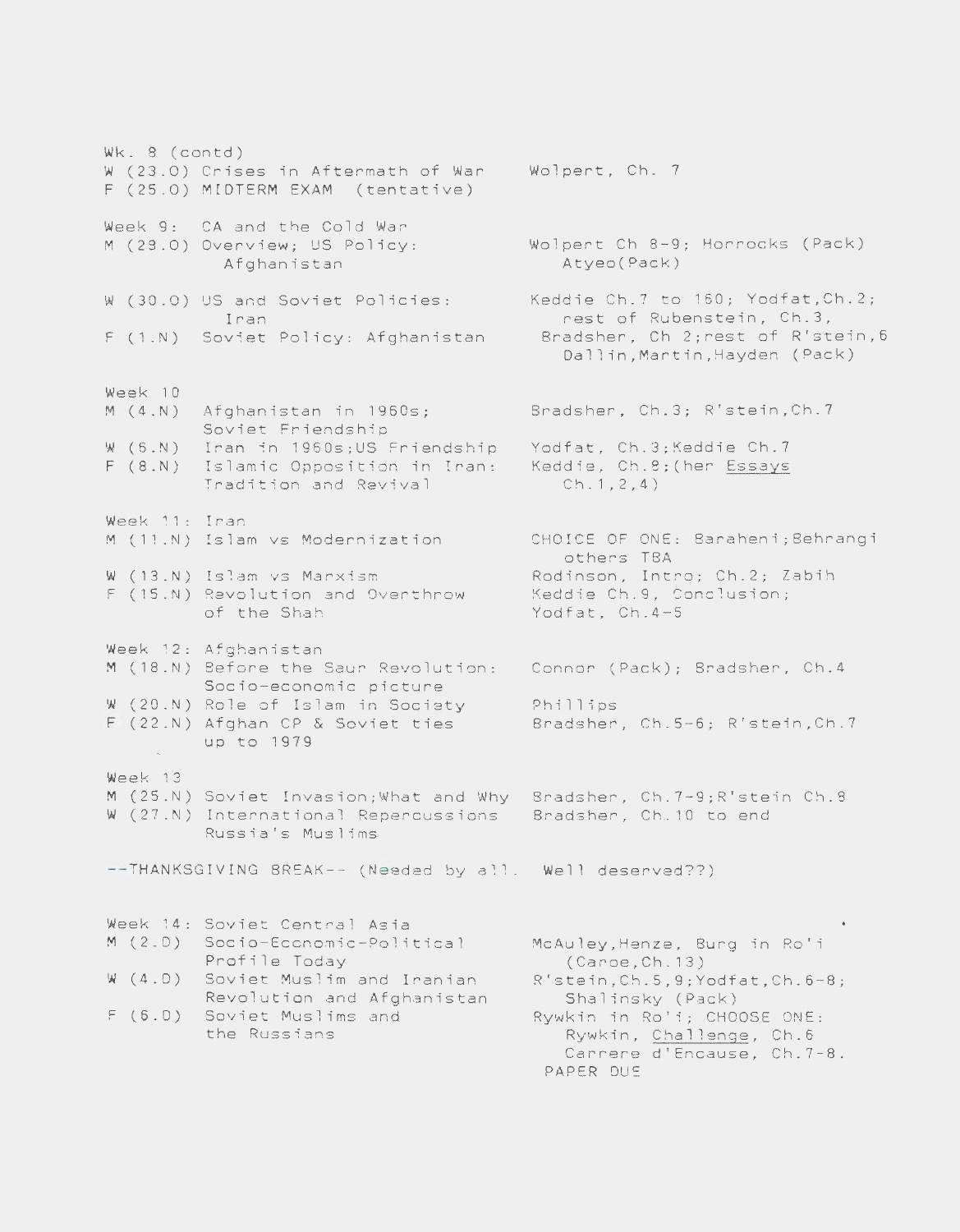|                        | THINK!!                                                                                                                                                         |
|------------------------|-----------------------------------------------------------------------------------------------------------------------------------------------------------------|
|                        | Girandet, Braker, Bony (Pack);                                                                                                                                  |
|                        | Weinbaum in Ro'i; Bennigsen (Pack)                                                                                                                              |
| Islamic Fundamentalism |                                                                                                                                                                 |
|                        | Raview articles in Ro'i book;                                                                                                                                   |
|                        | Possible new articles TBA                                                                                                                                       |
|                        | Week 15: Current Problems<br>M (9.0) On-going war in Afghanistan<br>W (11.0) Iran and Question of<br>$F(13.0)$ Development, Western-<br>ization and Nationalism |

## Course Readings

## Required

READINGS and DOCUMENTS PACK Available at the Kinko's at 1201 Regent St.

- BENNIGSEN, Alexandre and S. Enders Wimbush Muslim National Communism in the Soviet Union (Chicago: U of Chicago Press, 1979)
- BRADSHER, Henry S. Afghanistan and the Soviet Union (Duke U Press, 1983)
- CAROE, Olaf. The Soviet Empire: Turks of Central Asia and Stalinism (London: Macmillan, 1950)
- CARRERE d'ENCAUSE. Helene. Decline of an Empire (New York: Harper Colophon, 1981)
- HODGSON, Marshall G.S. The Venture of Islam (3 vols) (Chicago: U of Chicago Press, 1974)
- KEDDIE, Nikki R. Roots of Revolution: Interpretive Essays in the History of Modern Iran (New Haven: Yale U. Press, 1981)
- PIPES, Richard. Formation of the Soviet Union; Communism and Nationalism, 1917-1923 (Cambridge: Harvard U. Press, 1957 )
- RODINSON, Maxim. Marxism and the Muslim World (New York: Monthly Review Press, 1981)
- RO' I, Yaacov (Editor). The USSR and the Muslim World (London: George Unwin & Allen, 1984)
- RUBENSTEIN, Alvin Z. Soviet Policy Toward Turkey, Iran and Afghanistan (NY: Praeger, 1982)
- RYWKIN, Michael. Moscow's Muslim Challenge (Armonk, NY: Sharpe, 1983)
- WHEELER, Geoffrey. The Modern History of Soviet Central Asia (NY /London: Praeger, 1964)
- WOLPERT, Stanley. Roots of Confrontation in South Asia (NY/Oxford: